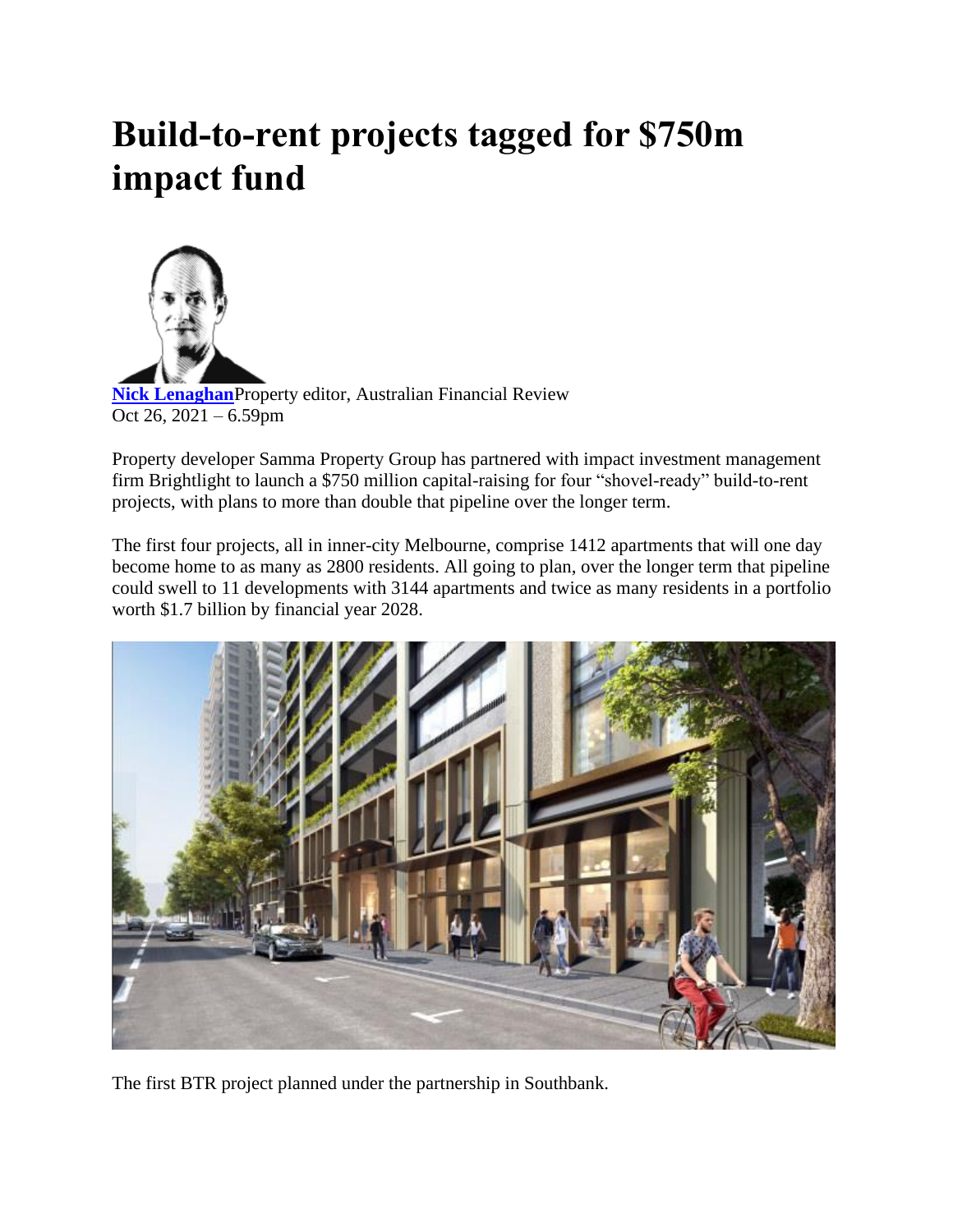For Brightlight, [which has invested in disability housing, among other things,](https://www.afr.com/property/commercial/specialist-disability-accommodation-gets-40m-boost-20190807-p52eu5) the drawcard of the BTR projects is their ability to foster healthy and vibrant resident communities over the longer term, key attributes that meet its mantra of sustainable investing with a social impact.

"Looking at it from the Brightlight perspective, we see an interesting blend of real estate and sustainable investing," chief strategy officer Matthew Zschech told *The Australian Financial Review.*

"One of Brightlight's key focuses is how we can enhance the social experience for people within a build-to-rent context."

Mr Zschech said there was a "quantum difference" between the lives of tenants in a typical build-to-sell project and the mental health and wellbeing of those living in a BTR project.

"The contribution to community and to mental health and wellbeing can be quite significant in a build-to-rent context."

At the same time, having four projects where the land is already acquired and the permit process well under way gives the partnership's pipeline a strong distinction in the capital markets, he said.

"It's relatively rare commodity in BTR at the moment," Mr Zschech said.